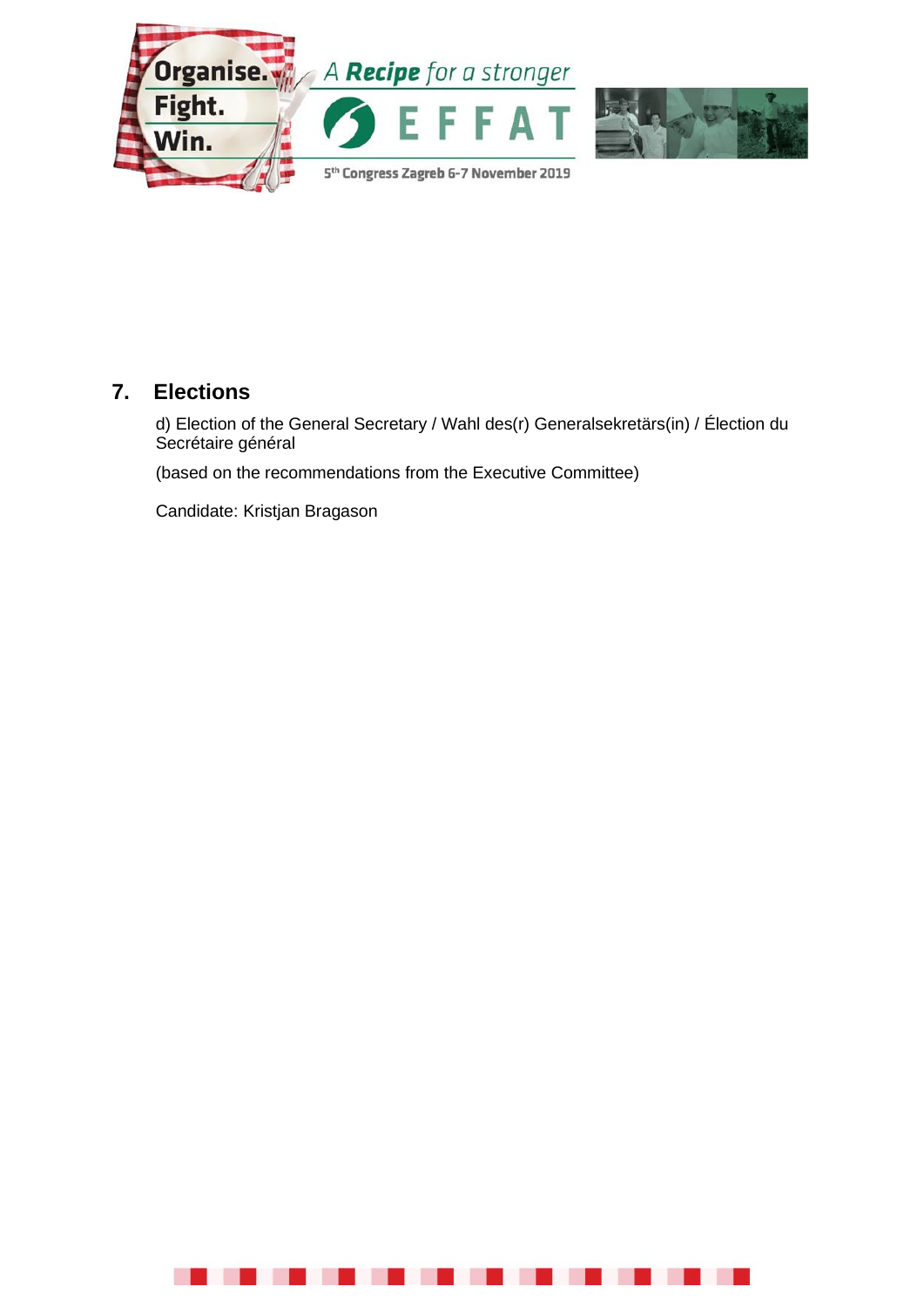

# **CURRICULUM VITAE - Kristjan Bragason**

#### **KEY PROFESSIONAL SKILLS**

- Good communication and networking skills used to communicate with various stakeholders both verbally and in writing, i.e. politicians, media and organisations, to build networks and to influence outcomes.
- Strong background in strategic, change and organisational management – experienced in formulating and planning projects, strategies and decisions, and moreover implementing and executing them.



- Good coordination and leadership skills. used to organize and prepare various events and meetings, as well as to follow through their decisions and policies.
- Self-motivated and a good team player not afraid to maintain and voice my own opinions and take the initiative and meet deadlines.
- Experienced negotiator participated in negotiations and collective bargaining at different levels.

#### **EMPLOYMENT**

- 2014 General Secretary, **Nordic Union Hotel, Restaurant, Catering and Tourism** Responsible for the management of NU HRCT, a federation of seven affiliates in the Nordic hospitality sector with 100.000 members that provides its member unions an important forum for cooperation. NU HRCT runs a small secretariat in Copenhagen that carries out the daily activities, communication, shares best practices and co-ordinates the afliliates interests at Nordic, European and Global level through conferences, meetings, campaigns and solidarity.
- 2013 2014 Consultant/Owner, **KB consulting** Started my own consulting firm, specialising in labour market and trade union issues. Managed various projects for labor unions in Iceland.
- 2011 2013 General Secretary, **General Workers' Union** (Starfsgreinasamband Íslands) Temporarily appointed General Secretary at SGS, which was in trouble as there were conflicts within the governing board about the management and finances of the federation. Massive financial and organisational re-structuring was conducted following a conflict resolution and re-staffing. In addition to traditional managing of a central office and close cooperation to the executive board, the general secretary has various internal and external responsibilities, such as communication, coordination, representation and negotiations.
- 2005 2009 Senior investment and research analyst, **Landsbankinn** Managed a small team of financial analysts and economists responible for investment analysis and strategies of various Nordic companies within the food and beverages industry. Following trends, outlook and performance.

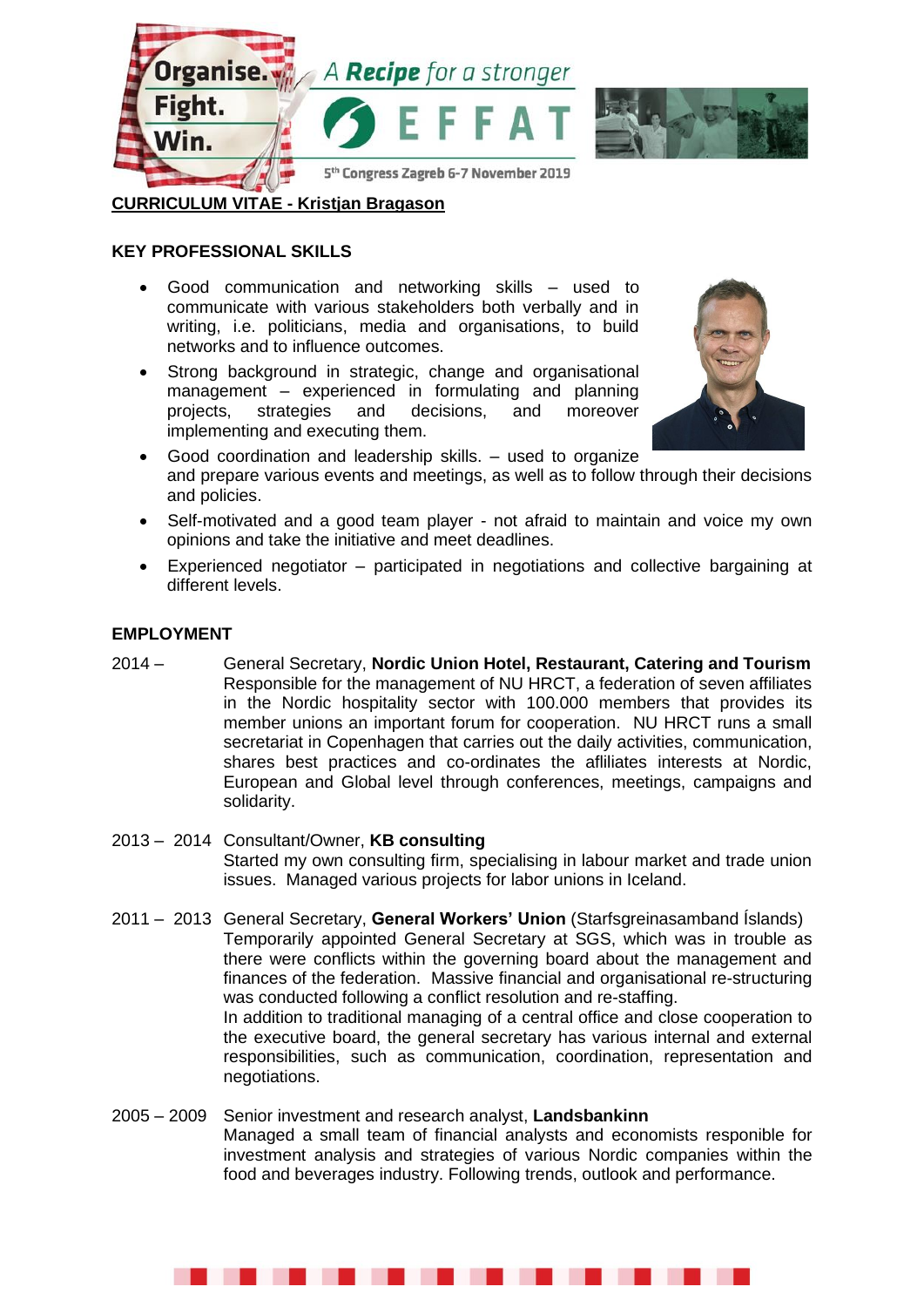

2000 – 2004 General Secretary, **General Workers' Union** (Starfsgreinasamband Íslands) Managed a federation of labor unions in Iceland with approx. 50.000 members in the private and public sector and with 30 local offices, whereof around 6000 work within the HRCT sector. Worked with the governing board and the Chairman on strategic planning of the whole organisation, policymaking and implementation of its decisions.

> Managed a successful merger of three labor organisation into one organisation (SGS), leading to synergies such as cost savings and improved service and benefits for members, i.e. sick pay, vacation houses and information service.

1997 – 2000 Consultant/Specialist, **General Workers' Union** (Starfsgreinasamband Íslands)

> Expert in labor market and vocational educational issues, incentive systems, surveys and statistics.

1996 – 1997 Project Manager, **Trade Union Confederation in Iceland** (Alþýðusamband Íslands)

> Managed a project for five sectoral unions with in the TUC. Developed a new framework for an educational fund for companies and individuals to engage in education and training. Lead the start up of vocational educational funds in co-operation with employers' associations.

#### **EDUCATION**

Sept 2009 – Jun 2011:**MPH - Master of Public Health**, Malmö University, SE

Two-year master program in Public Health, with a focus on global public health issues, inequalities in health, gender related issues, empowerment and communications.

Sept 2004 – Sept 2005:**MBA - Master of Business Administration,** Copenhagen Business School, DK Twelve months full-time business studies in an international

environment with focus on general, finance and knowledge management.

Summer of 2002: **Geneva School** – A Nordic Folk High School Five weeks comprehensive Nordic summer course were students learn about the objective, structure and work of the International Labor Organisation (ILO) and how trade unions can influence and protect the rights, interests of workers globally.

Sept 1995 – Aug 1996:**MA of European Industrial Relations,** Warwick Business School, UK

A one-year master in comparative labour studies with its focus on employment relations within the European Union on company, national and supra-national levels.

Sept 1989 – Aug 1994:**BA of Political Science and Economy**, University of Iceland, IS